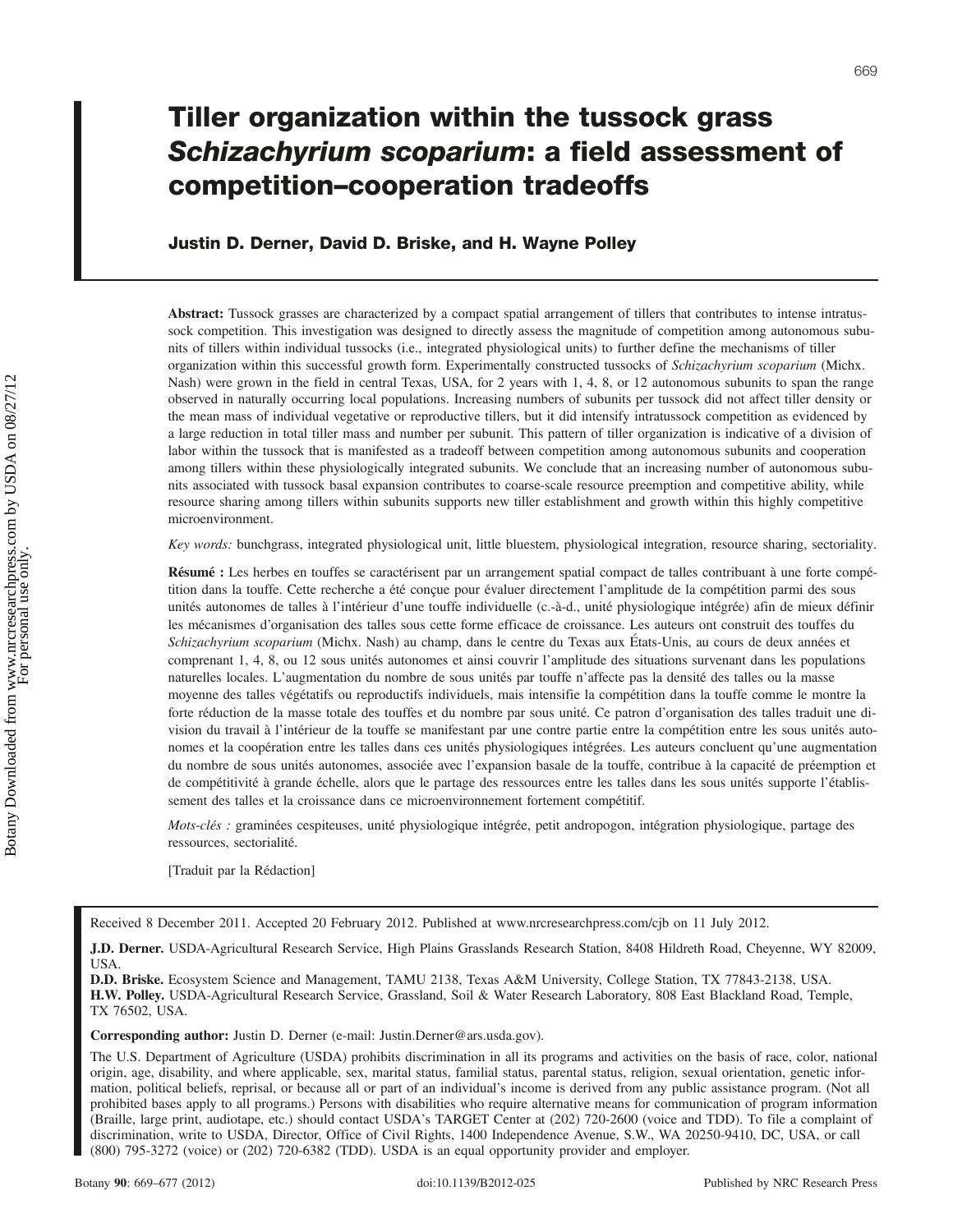# Introduction

Tussock (also known as caespitose, bunchgrass, or phalanx) grasses represent a dominant herbaceous growth form that occurs on all continents from the high Arctic to the sub-Antarctic and they are especially well represented within the grassland biome (Leith 1978; Walter 1979). The wide distribution and dominance of tussock grasses are somewhat surprising given that the majority of modern monocot families are rhizomatous (Tiffney and Niklas 1985). Tiller development in tussock grasses occurs within the subtending leaf sheaths of parental tillers resulting in minimal intertiller distances and compact spatial arrangement of tillers (White 1979; Briske 1991). In contrast, tiller development in rhizomatous and stoloniferous grasses occurs horizontally through leaf sheaths of parental tillers to disperse tillers in patterns established by various branching angles and internode lengths (White 1979; Harper 1981). These patterns of architectural variation characterized by the spatial distribution of tillers further influence the capacity of these growth forms to exploit resources within their environment and interact with neighbors (Harper 1981).

The compact pattern of tiller organization in tussock grasses contributes to intratussock competition for resources (Briske and Butler 1989; Cheplick and Salvadori 1991; de Kroon and Kwant 1991) and poses the question, how do tussock grasses remain a dominant growth form with widespread distribution despite the occurrence of within-plant competition? Resource sharing among anatomically connected tillers, produced from successive tiller recruitment and characteristic of all clonal plants, provides a partial answer. Resources are allocated from older tiller generations to support juvenile tiller establishment (Welker et al. 1991; Williams and Briske 1991). However, only those tillers located within anatomically connected subunits termed integrated physiological units (IPUs) (sensu Watson and Casper 1984; Watson 1986) possess this ability, such that individual IPUs appear to function autonomously within tussocks (Fig. 1; Welker et al. 1987, 1991; Williams and Briske 1991; Derner and Briske 1998). These IPUs develop within 2 years of tussock establishment when the common progenitor of the tussock (initial tiller originating from seed) dies and decomposes resulting in a loss of vascular continuity within the tussock (Gatsuk et al. 1980). As a result, the number of tillers per IPU and IPUs per tussock define the size and architectural configuration of tussocks. Wilhalm (1995) reported a range of 2–35 IPUs per tussock for 24 perennial tussock species in Europe. An increasing number of IPUs may be an inevitable consequence of basal tussock expansion in this growth form (Gatsuk et al. 1980). With increasing tussock size and age, IPUs become physically separated as the initial tiller generations die and decompose (Gatsuk et al. 1980; Olson and Richards 1988). This physical separation of IPUs leads to fragmentation of the tussock, which is a common characteristic of tussock grasses (Gatsuk et al. 1980; Wilhalm 1995). The distances of physical separation between IPUs are quite short (mm) in tussock grasses, which prevents visual differentiation of IPUs in most tussock grasses, especially those with compact arrangement of tillers. A greater understanding of the function and dynamics of IPUs is required because they may represent the most relevant level at which to investigate the ecology of clonal plants (Cain 1990).

Fig. 1. Tillers within a tussock grass (dashed circle) are envisioned to be organized within multiple integrated physiological units (IPUs; solid circles) that are assumed to function autonomously within the tussock and compete for resources. Each IPU consists of several anatomically connected tiller generations that possess the capacity for resource sharing. Modified from Briske and Derner 1998.



Several models have been developed to simulate the patterns and ecological consequences of physiological integration within clonal plants, but they have limited applicability to tussock grasses because they include rhizomes in their model structure (e.g., Herben and Suzuki 2002; Herben 2004). Models combining elements of clonal architecture and patterns of resource allocation (i.e., integration) are required to more fully explore the ecological success of tussock grasses (Tomlinson et al. 2007).

Cooperation within IPUs results from resource sharing among anatomically connected tiller generations (Watson 1986). Integration among these tiller generations has been documented for several tussock grasses using a number of methodologies, including isotopic labeling (Welker et al. 1991; Price et al. 1992; Derner and Briske 1998), severing of vascular connections (Williams and Briske 1991; Hartnett 1993), and morphological assessments of plant architecture (Gatsuk et al. 1980; Wilhalm 1995; Derner and Briske 1999). For example, IPUs in Schizachyrium scoparium (Michx. Nash), a widely distributed tussock grass in North America, are comprised of three tiller generations (Fig. 1; Welker et al. 1991). For this species IPUs are restricted to three generations because the oldest tiller generation dies and decomposes prior to development of the quaternary tiller generation. Photosynthetic carbon, nitrogen, and water are primarily allocated from older to younger tiller generations, but these patterns can be temporarily reversed by increasing sink strengths of older tiller generations (Welker et al. 1987, 1991; Bullock et al. 1994; Derner and Briske 1998). Physiological integration supports establishment and growth of juvenile tillers within the competitive microhabitat created by numerous IPUs within the compact basal area of individual tussocks (Williams and Briske 1991).

In contrast, competition among IPUs has been less thoroughly investigated. Evidence indicates that the intensity of competition among IPUs within tussocks may be similar to that of intraspecific competition between tussocks (Briske and Butler 1989; Cheplick and Salvadori 1991; de Kroon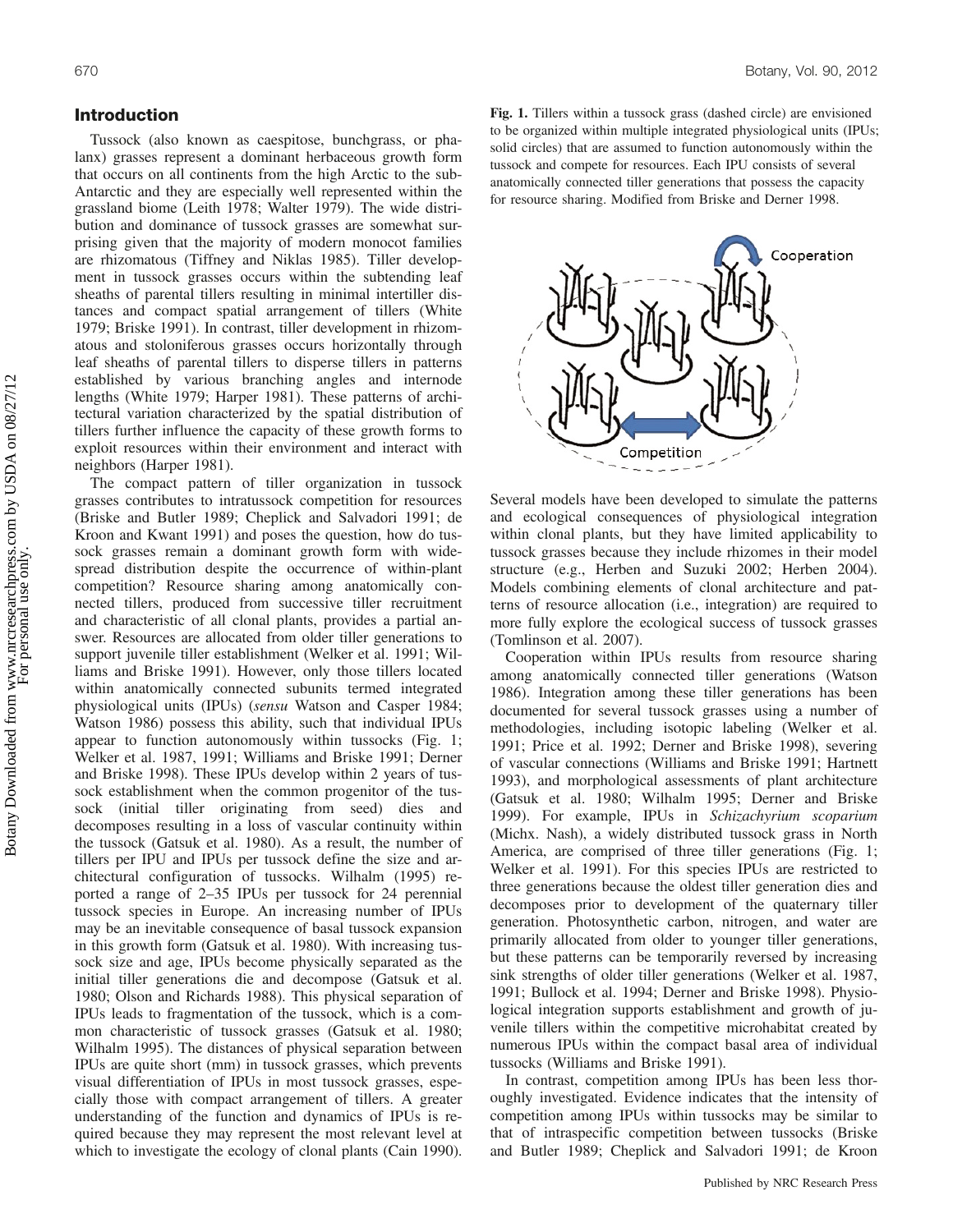and Kwant 1991). Intratussock competition among IPUs occurs both above and belowground, but it appears that soil resources are most important in mediating intratussock competition and therefore density-dependent regulation of tiller organization within tussocks (Derner and Briske 1999). It has been hypothesized that the balance between competition among IPUs and cooperation within IPUs represents the primary mechanism of tiller organization within the tussock growth form (Briske and Butler 1989; de Kroon and Kwant 1991).

A field experiment was designed to directly assess the magnitude of competition among individual IPUs and to indirectly infer the consequences of cooperation among tillers within IPUs of tussocks of the C4 perennial grass S. scoparium. Experimental tussocks were constructed in the field with various numbers of IPUs that spanned the range observed in naturally occurring populations of this species (see below). Responses variables were evaluated at the individual tiller (mass), IPU (mass and numbers of reproductive and vegetative tillers), and entire tussock (total mass and numbers of reproductive and vegetative tillers, tiller density, basal area, canopy volume, and height) for 2 successive years. This unique experimental design enabled us to test the prevailing hypothesis of tiller organization within the tussock growth form by determining if an increasing number of IPUs decreases performance of individual tussocks, while growth of individual tillers within IPUs is buffered from these competitive effects by the capacity for resource sharing among tillers within these subunits.

## Materials and methods

The field experiment was conducted at the United States Department of Agriculture-Agricultural Research Service Grassland, Soil & Water Research Laboratory near Riesel, Texas (31°28′N, 96°52′W). Soils on the site are the Heiden series (fine, smectitic thermic Udic Hapulsterts) and are well-drained and very slowly permeable with a 1% slope. Clay content of the soil is 40%–60%. Both inter- and intraannual precipitation variability are high (Harmel et al. 2003). Long-term (1938–1999) mean annual precipitation is 871  $\pm$ 228 mm (mean  $\pm$  1 SD) with wet springs (April–June) and dry summer and winter months (Harmel et al. 2003). For 1999, 2000, and 2001 total annual precipitation was 58%, 126%, and 129% of the long-term mean, respectively. Mean long-term precipitation for the primary growth period of C4 grasses, from May to July, is 250 mm (Harmel et al. 2003). During 1999, 2000, and 2001, rainfall for this period was 77%, 122%, and 95% of the 62-year mean, respectively.

Schizachyrium scoparium is a widely distributed C4 perennial tussock grass that occurs throughout the central and eastern United States (Gould 1975). Seventy randomly chosen tussocks of S. scoparium were destructively harvested on 30 June 1998 from a relict tallgrass prairie located immediately adjacent to the field plots where the constructed tussocks were grown. These tussocks were excavated and root systems soaked in water to remove soil and facilitate separation of IPUs to determine the frequency distribution of IPUs in natural tussocks. Mean basal area of these tussocks was 97.5 cm<sup>2</sup> (range  $67-132$  cm<sup>2</sup>), and the number of IPUs per tussock ranged from 5 to 18 with a maximum frequency

Fig. 2. Frequency histogram of the number of integrated physiological units per tussock derived from destructively sampling 70 randomly selected tussocks of the perennial grass Schizachyrium scoparium in a native Texas prairie on 30 June 1998.



(17%) of 12 (Fig. 2). Seeds of S. scoparium (ecotype 9029926-91) were obtained from the USDA-Plant Materials Center in Knox City, Texas, USA, and planted 11 February 1999 into 125 cm<sup>3</sup> pots (5 cm  $\times$  5 cm  $\times$  5 cm) containing a 50:50 mix of commercial potting soil and topsoil from the field plots. Following emergence, plants were thinned to one per pot, watered three times weekly and grown in a greenhouse. Intact, uniform-sized plants, consisting of 6  $(\pm 0.2,$ 1 SD) connected tillers (i.e., the IPU), were transplanted into the field plots with the mix of potting soil and topsoil, but without pots, on 12 April 1999. Height and biomass of transplants were not measured.

These individual plants were arranged to establish constructed tussocks with 1, 4, 8, or 12 IPUs per tussock (Fig. 1). Constructed tussocks all initially had a circular basal circumference of 35 cm (97.5 cm2 basal area) with a radius of 5.5 cm from the tussock center to the individual transplants. For example, in tussocks consisting of four IPUs, individual transplants were arranged in cardinal directions from the tussock center, and in tussocks with 12 IPUs, transplants were arranged at the 12 locations on a clock. Sixty tussocks with each of the four numbers of IPUs ( $n = 240$  total tussocks) were randomly located on 2 m diameter spacings to minimize interplant competition (Tilman 1989) in a completely randomized design. Experimental tussocks were hand watered weekly from transplanting to mid-May (five watering events) with application rates approximating a 2.5 cm precipitation event because of the dry conditions during the spring of 1999. The field had previously been used for a long-term rotation of cultivated crops of Avena sativa L. and Triticum aestivum L. Weeds were removed from the plots by hand weekly. All constructed tussocks were defoliated to a height of 10 cm following senescence (early December) each year to facilitate sampling of vegetation attributes the following year.

We constructed tussocks using IPUs that likely differed genetically owing to their origin from individual seed; whereas, tussocks in nature are composed of IPUs derived from a single genotype. Although less than ideal, we adopted this ap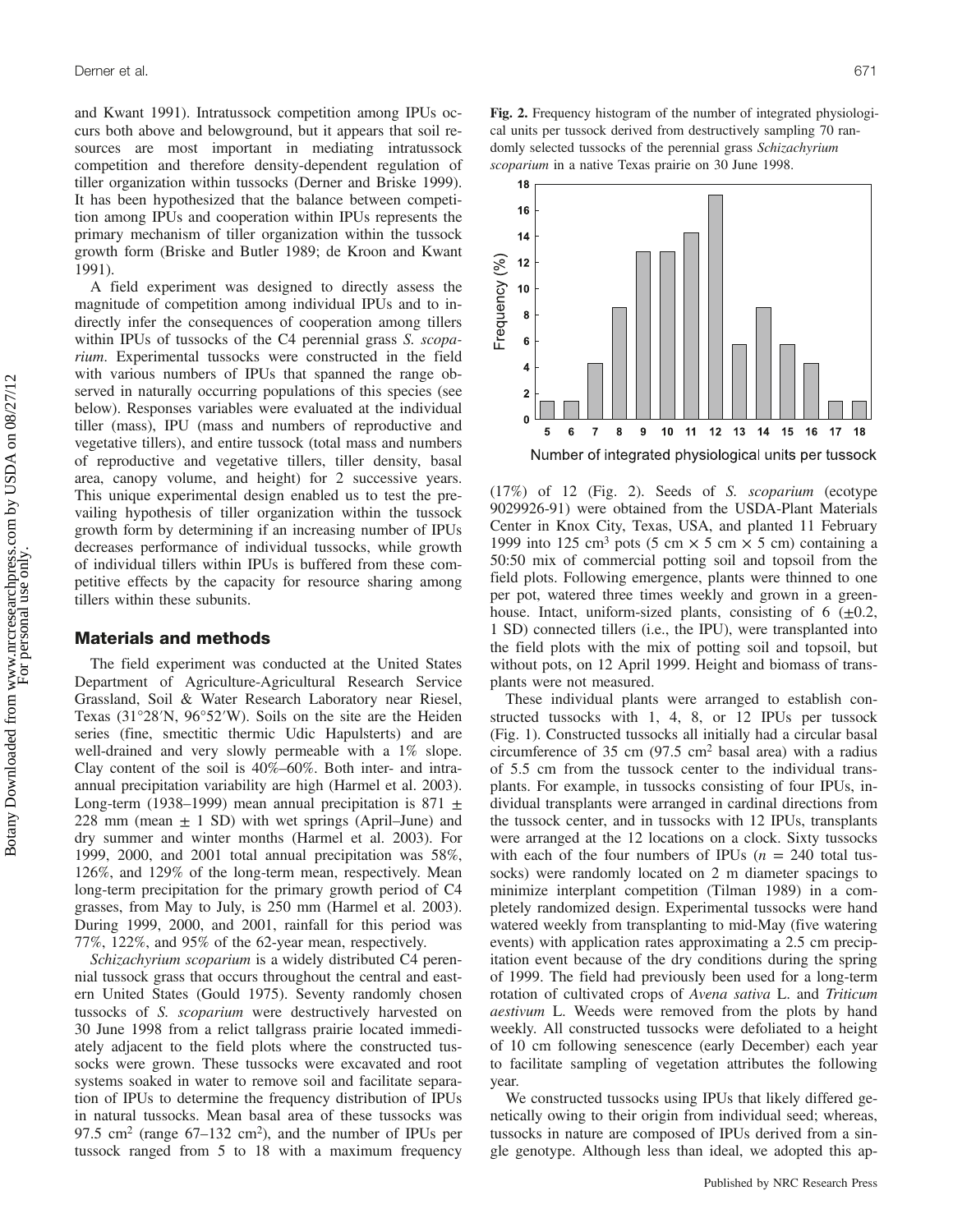proach to avoid potential errors associated with the identification of IPUs in natural tussocks and the invasive procedure of severing vascular connections within individual tussocks. By using a tilled field, removing weeds, and spacing constructed tussocks on 2 m intervals, we also reduced intertussock competition from that experienced by tussocks in the nearby native tallgrass prairie. Therefore, we acknowledge that results obtained are specific to this experiment and methodology used, but that the general inferences derived are applicable to the competition–cooperation tradeoffs influencing tiller organization in tussock grasses.

We measured basal area, canopy height, and canopy volume each year on 10 randomly chosen tussocks with each number of IPUs. These tussocks were destructively harvested in early August in 2000 and 2001. Each constructed tussock was excavated. Roots were soaked in water to facilitate soil removal and separation into IPUs. Tillers in each IPU were separated into vegetative (no elongation of culm internodes) or reproductive (culm elongation evident) categories to determine if the number of IPUs per tussock differently affected resource allocation patterns. Individual tillers were counted and aboveground biomass was weighed following drying to a constant mass at 60 °C. Because the circumference of tussock canopies increased from the base to the top (inverted frustum of a cone), canopy volume of tussocks was calculated using the equation:  $V = 1/3\pi h(r^2 + rR + R^2)$  where  $V$  is volume,  $h$  is distance from soil surface to top of tussock canopy (canopy height),  $r$  is radius of basal area occupied by tussock, and  $R$  is radius of area at top of tussock canopy (canopy radius) (Derner and Briske 1999).

Analysis of variance (ANOVA) was conducted to determine if the number of IPUs affected tussock variables. Data were tested for normality (Shapiro–Wilk test) and residuals plotted and examined for outliers. We assessed the correlations between tiller density and tiller number and mass variables, and between entire tussock variables of height and canopy volume. These correlations were conducted to determine the influence of tiller density independent of the number of IPUs on tiller and tussock response variables. Linear, polynomial, hyperbolic, and power functions were used to determine relationships between tiller numbers and mass among tusscoks comprised of various numbers of IPUs. The model with the greatest  $r^2$  value was considered the best fit (Derner et al. 2004). Statistical significance was assumed at  $P < 0.05$  in all cases.

# **Results**

#### Tussock responses

Tiller density per tussock was not affected by the number of IPUs per tussock, year, or the interaction of these variables (1.34, 1.33, 1.23, and 1.28 tillers/cm2 for 1, 4, 8, and 12 IPUs per tussock, respectively). Tiller density was, however, positively  $(r = 0.34{\text -}0.40)$  correlated (Pearson correlation coefficient) with the total mass of vegetative tillers per tussock, number of vegetative tillers per tussock, and total number of tillers per tussock (Fig. 3). Tiller density was not significantly correlated with the total mass of reproductive tillers per tussock, total mass of tillers per tussock, or number of reproductive tillers per tussock. The ratio of the number of vegetative to reproductive tillers per tussock was positively correlated  $(r = 0.34)$  with tiller density; whereas, the ratio of the mass of vegetative to reproductive tillers per tussock, canopy volume, and tussock height was not (data not shown). Total tiller number per tussock and basal area per tussock were lowest in tussocks composed of a single IPU, but did not significantly differ among tussocks composed of 4–12 IPUs (Fig. 4). Relationships between the number of IPUs and both total tiller number and basal area per tussock were similar in both years.

#### IPU responses

The mean mass per individual vegetative and reproductive tiller did not differ as a function of the number of IPUs per tussock (Fig. 5). The number of vegetative and reproductive tillers and total mass of tillers per IPU, however, significantly decreased as the number of IPUs per tussock was increased, as illustrated by inverse first order polynomial regressions for both years ( $r^2 > 0.97$ ) (Fig. 6).

## **Discussion**

Construction of experimental tussocks with various numbers of IPUs provided a unique opportunity to assess tradeoffs between competition and cooperation on tussock organization. The main findings from this field experiment were that increasing the number of IPUs from 1 to 12 within tussocks (i) did not affect the mass per individual tiller of either vegetative or reproductive tillers, tiller density, or the height of tussocks; but (ii) significantly reduced total tiller mass and number within individual IPUs. Total tiller number per tussock and basal area of entire tussocks were lowest when tussocks were constructed with only a single IPU (Fig. 4). This likely occurred because these tussocks initially contained the smallest number of tillers that restricted the subsequent rate of total tiller recruitment and basal area expansion. However, these variables did not differ among tussocks constructed with 4–12 IPUs. Occurrence of intense competition among IPUs within individual tussocks (i.e., intratussock competition) is supported by reduced tiller numbers and total tiller mass per IPU (Fig. 6). In contrast, beneficial effects of resource sharing within IPUs are supported by the absence of a detrimental effect on individual tiller mass or height (Fig. 5).

Negative consequences of competition among IPUs were demonstrated by inverse first order polynomial relationships between tiller number and total tiller mass per IPU and the number of IPUs per tussock for both years (Fig. 6). The explanatory power of these relationships was high ( $r^2 > 0.97$ ). This competition among IPUs, as indicated by the decrease in tiller number and total mass per IPU, increased rapidly from one to four IPUs per tussock. Intratussock competition continued to increase to the maximum number of 12 IPUs per tussock as indicated by the increasing suppression of these variables. Mass per individual tiller of both vegetative and reproductive tillers remained constant within IPUs regardless of the number of IPUs per tussock (Fig. 5). These results imply that cooperation among tillers within IPUs (e.g., Williams and Briske 1991; Derner and Briske 1998) offset, at least partially, the detrimental consequences of competition among IPUs within tussocks, which is between identical tiller genotypes. Competition among IPUs in this species

Botany Downloaded from www.nrcresearchpress.com by USDA on 08/27/12 Botany Downloaded from www.nrcresearchpress.com by USDA on 08/27/12 For personal use only.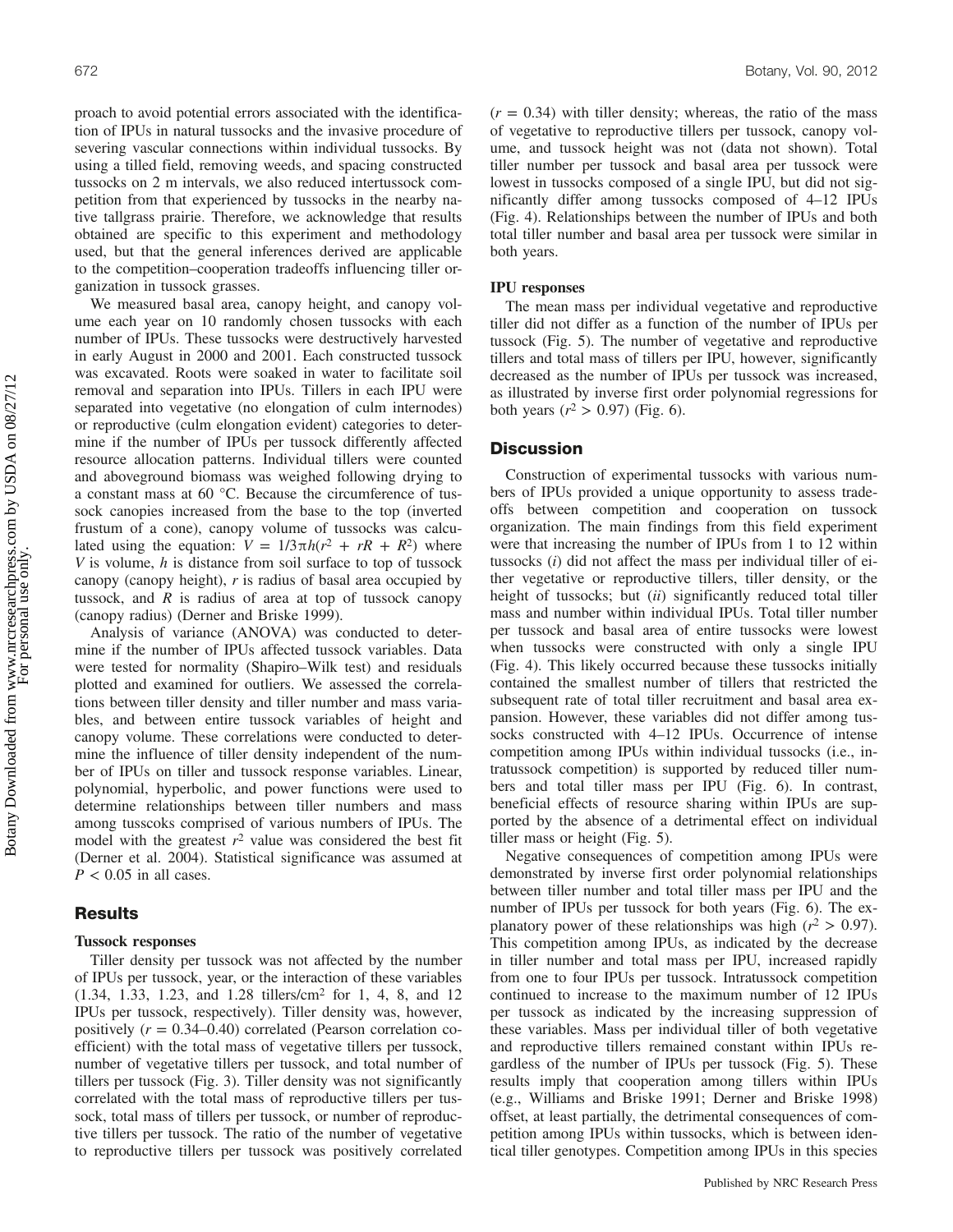Fig. 3. Pearson's correlation coefficients of tiller density per tussock with (a) vegetative tiller mass per tussock, (b) vegetative tiller numbers per tussock,  $(c)$  reproductive tiller mass per tussock,  $(d)$  reproductive tiller numbers per tussock,  $(e)$  total tiller mass (vegetative + reproductive) per tussock, and (f) total tiller (vegetative + reproductive) numbers per tussock for constructed tussocks ( $n = 80$ ) of the perennial grass Schizachyrium scoparium grown in the field.



Fig. 4. Mean values ( $\pm$ SE,  $n = 10$ ) for total tiller number per tussock and basal area of constructed tussocks of the perennial grass *Schiza*chyrium scoparium grown in the field with 1, 4, 8, or 12 integrated physiological units (IPUs) per tussock and destructively harvested in 2000 and 2001. Total tiller number per tussock and basal area were lower with constructed tussocks composed of a single integrated physiological unit, but did not significantly differ as the number of IPUs increased from 4 to 12.



**Number of integrated physiological units per tussock**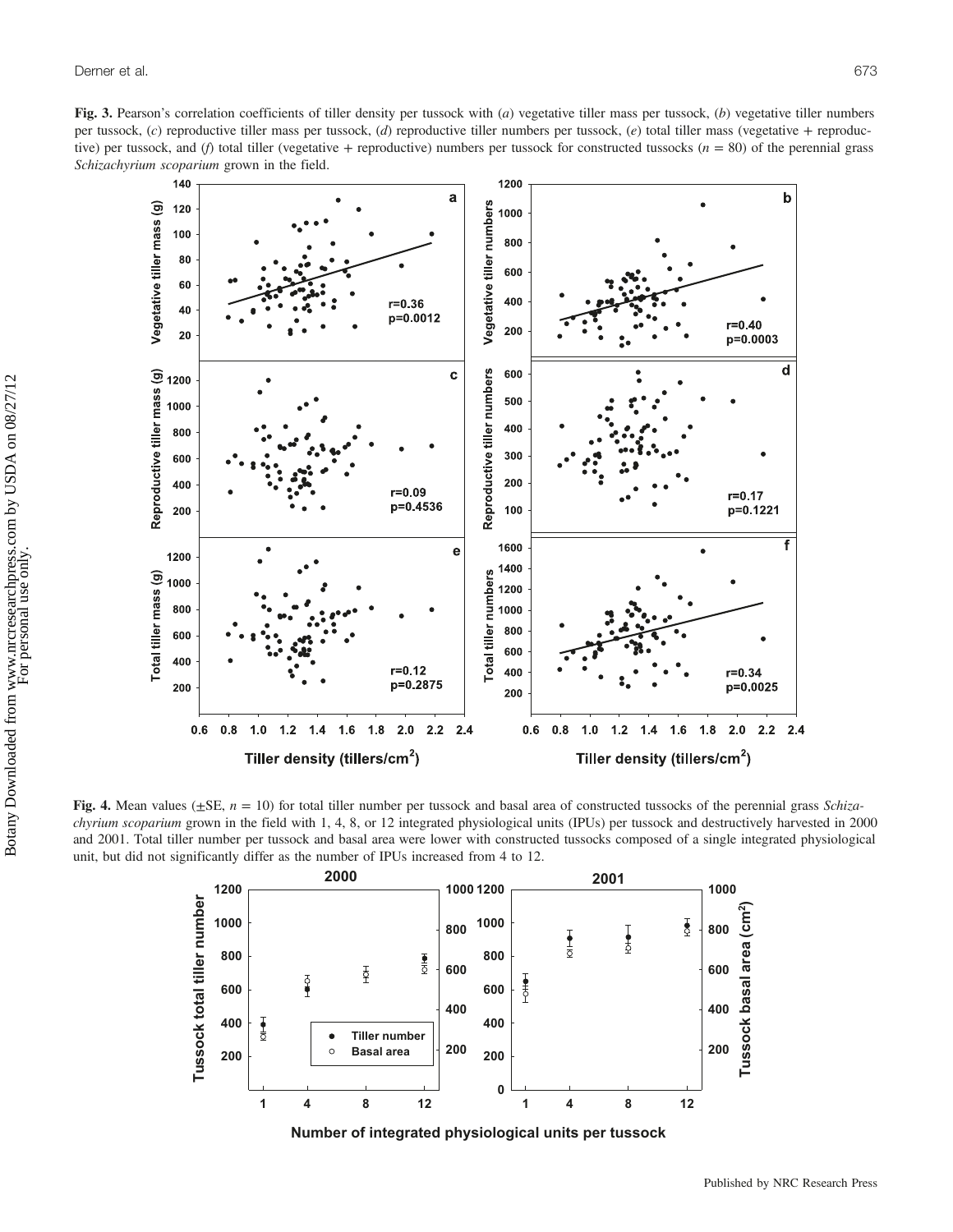Fig. 5. Mean values ( $\pm$ SE,  $n = 10$ ) for tiller mass of individual vegetative and reproductive tillers of constructed tussocks of the perennial grass Schizachyrium scoparium grown in the field with 1, 4, 8, or 12 integrated physiological units (IPUs) per tussock and destructively harvested in 2000 and 2001. The number of IPUs per tussock did not significantly affect either individual vegetative or reproductive tiller mass in 2000 or 2001.



Fig. 6. Relationships of mean ( $\pm$ SE,  $n = 10$ ) total tiller number and tiller mass (g) per integrated physiological unit of constructed tussocks of the perennial grass Schizachyrium scoparium grown in the field with 1, 4, 8, or 12 integrated physiological units per tussock and destructively harvested in 2000 and 2001. Regression lines shown are all inverse first order polynomial equations and all  $r<sup>2</sup>$  values exceed 0.97.

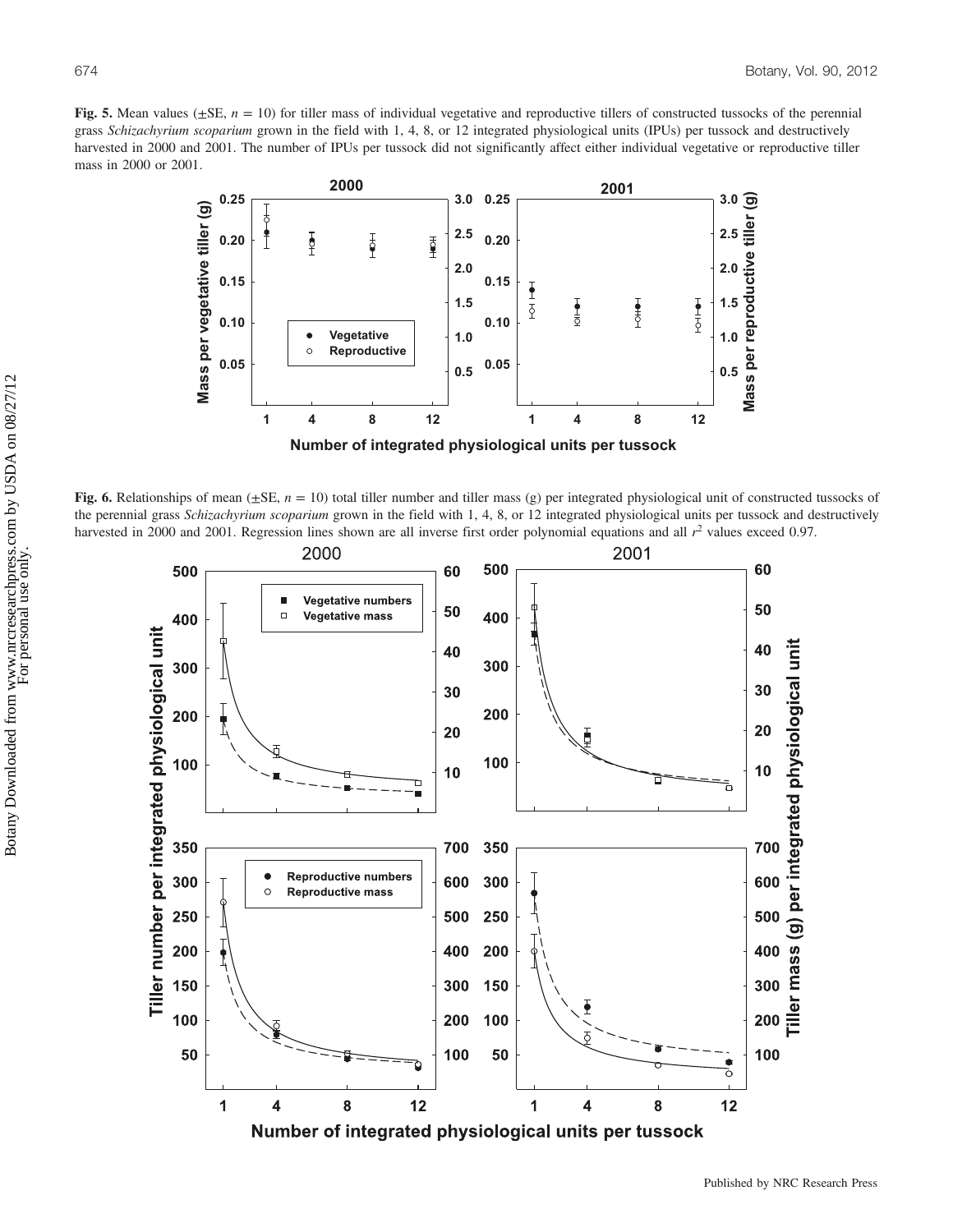appears to be primarily centered on belowground, rather than aboveground resources. Tiller recruitment and aboveground growth have been shown to exhibit a proportional increase with increasing soil volume, while shading to approximately 50% of ambient radiation did not negatively affect these variables in the same tussock grass (Derner and Briske 1999).

Constant mass of individual vegetative and reproductive tillers over a wide range of IPUs per tussock (Fig. 5) supports the ecological benefit of resource sharing among tillers (i.e., cooperation) within IPUs (Welker et al. 1987, 1991; Bullock et al. 1994; Derner and Briske 1998). These data corroborate previous interpretations that recruitment of new tillers, rather than plasticity of either vegetative or reproductive tiller mass, is the primary mechanism organizing growth of tussock grasses in response to resource variability (Watson et al. 1997; Derner and Briske 1999). Unfortunately, the specific resources and physiological mechanisms contributing to axillary bud activation and tiller recruitment are only partially understood (Cline 1991; Coenen and Lomax 1997; McIntyre 2001; Sachs 2008). Regulation of tiller outgrowth is likely a multivariable process controlled by several interacting physiological and environmental variables within individual tillers, and perhaps IPUs, but not within entire tussocks (Tomlinson and O'Connor 2004; Tomlinson et al. 2007). Physiological integration in this species has been demonstrated to support juvenile tiller establishment by allocating water, nutrients, and photosynthetic carbon from the two older tiller generations to the younger third generation (Welker et al. 1991; Williams and Briske 1991; Derner and Briske 1998). Successful establishment of juvenile tillers is essential to the perenniation of individual tussocks and sustainable production of grasslands because individual tillers have a short longevity (<2 years, Briske and Richards 1995) and therefore must be replaced on a near annual basis from axillary buds located near the base of established tillers (Hendrickson and Briske 1997; Dalgleish and Hartnett 2006).

The occurrence of intratussock competition with as few as four IPUs poses the question why do such a large number of physiological units frequently occur in tussock grasses? We observed a maximum of 18 IPUs per tussock (range 5–18; mode 12) in native populations of this species that is near the center of the range  $(2-35)$  reported for 24 perennial tussock species in Europe (Wilhalm 1995). An increasing number of IPUs may be an inevitable consequence of basal tussock expansion in this growth form (Gatsuk et al. 1980). Although tiller number per tussock and basal area per tussock increase proportionately to maintain a constant tiller density in the early stages of tussock growth, as was the case in this experiment, tiller recruitment eventually becomes disproportionately higher at the tussock periphery resulting in declining tiller densities in the tussock interior as basal area increases (Briske and Derner 1998; Wikberg and Svensson 2003). At this point, tussocks consist of an assemblage of independent IPUs and further basal expansion will result in the production of additional IPUs. This interpretation suggests that the hollow centers and eventual fragmentation of large tussocks are a consequence of meristematic limitations that restrict tiller recruitment in this region of the tussock rather than due to resource depletion (Wan and Sosebee 2000), or a detrimental consequence of intratussock competition (Gatsuk et al. 1980; Wikberg and Svensson 2003). Alternative biophysical hypotheses for tussock fragmentation include intense competition for soil water (Sheffer et al. 2007) and interaction with abiotic processes, especially in arid environments (Ravi et al. 2008).

This pattern of tiller organization is indicative of a division of labor characterized by a specialization of function between two distinct levels of tussock organization to form a cooperative system within entire tussocks (Vuorisalo and Hutchings 1996). Tussock expansion associated with an increasing number of IPUs contributes to coarse-scale resource preemption and competitive ability (de Kroon and Schieving 1990), while cooperation among tiller generations within IPUs promotes fine-scale resource acquisition and juvenile tiller establishment and growth. Individual tillers appear to encounter a comparatively consistent competitive background within these tussocks based on the relatively constant tiller density and mass expressed by this species. This suggests that competition among IPUs may be symmetrical due to belowground competition being size symmetric (Bartelheimer et al. 2008), even with heterogeneous soils (Blair 2001), and therefore capable of contributing to size equalization among tillers and the regulation of tiller recruitment within tussocks (Hutchings and Barkham 1976; Ekstam 1995). Intratussock competition among genetically identical IPUs may have provided the selective agent for evolution of effective resource sharing among tillers to increase the success of juvenile tiller establishment and enhance fitness of perennial tussock grasses whereas intraspecific competition between tussocks is likely among unique tiller genotypes.

# Acknowledgments

The authors thank K. Tiner, H. Harland, B. Kramer, and A. Lopez for collecting vegetation data; M. Mortenson for conducting statistical analyses and preparing figures; and T. Monaco, J. Hendrickson, and two anonymous reviewers for constructive comments. Funding provided by the USDA-Agricultural Research Service.

## **References**

- Bartelheimer, M., Steinlein, T., and Beyschlag, W. 2008. <sup>15</sup>N-nitratelabeling demonstrates a size symmetric competitive effect on belowground resource uptake. Plant Ecol. 199(2): 243–253. doi:10.1007/s11258-008-9429-7.
- Blair, B. 2001. Effect of soil nutrient heterogeneity on the symmetry of belowground competition. Plant Ecol. 156(2): 199–203. doi:10. 1023/A:1012664431933.
- Briske, D.D. 1991. Developmental morphology and physiology of grasses. In Grazing management: an ecological perspective. Edited by R.K. Heitschmidt, and J.W. Stuth. Timber Press, Portland, Ore. pp. 85–108.
- Briske, D.D., and Butler, J.L. 1989. Density-dependent regulation of ramet populations within the bunchgrass Schizachyrium scoparium: interclonal versus intraclonal interference. J. Ecol. 77(4): 963–974. doi:10.2307/2260816.
- Briske, D.D., and Derner, J.D. 1998. Clonal biology of caespitose grasses. In Population biology of grasses. Edited by G.P. Cheplick. Population biology of grasses. Cambridge University Press, Cambridge, UK. pp. 106–135.
- Briske, D.D., and Richards, J.H. 1995. Plant responses to defoliation: a physiological, morphological and demographic evaluation. In Wildland Plants: Physiological ecology and developmental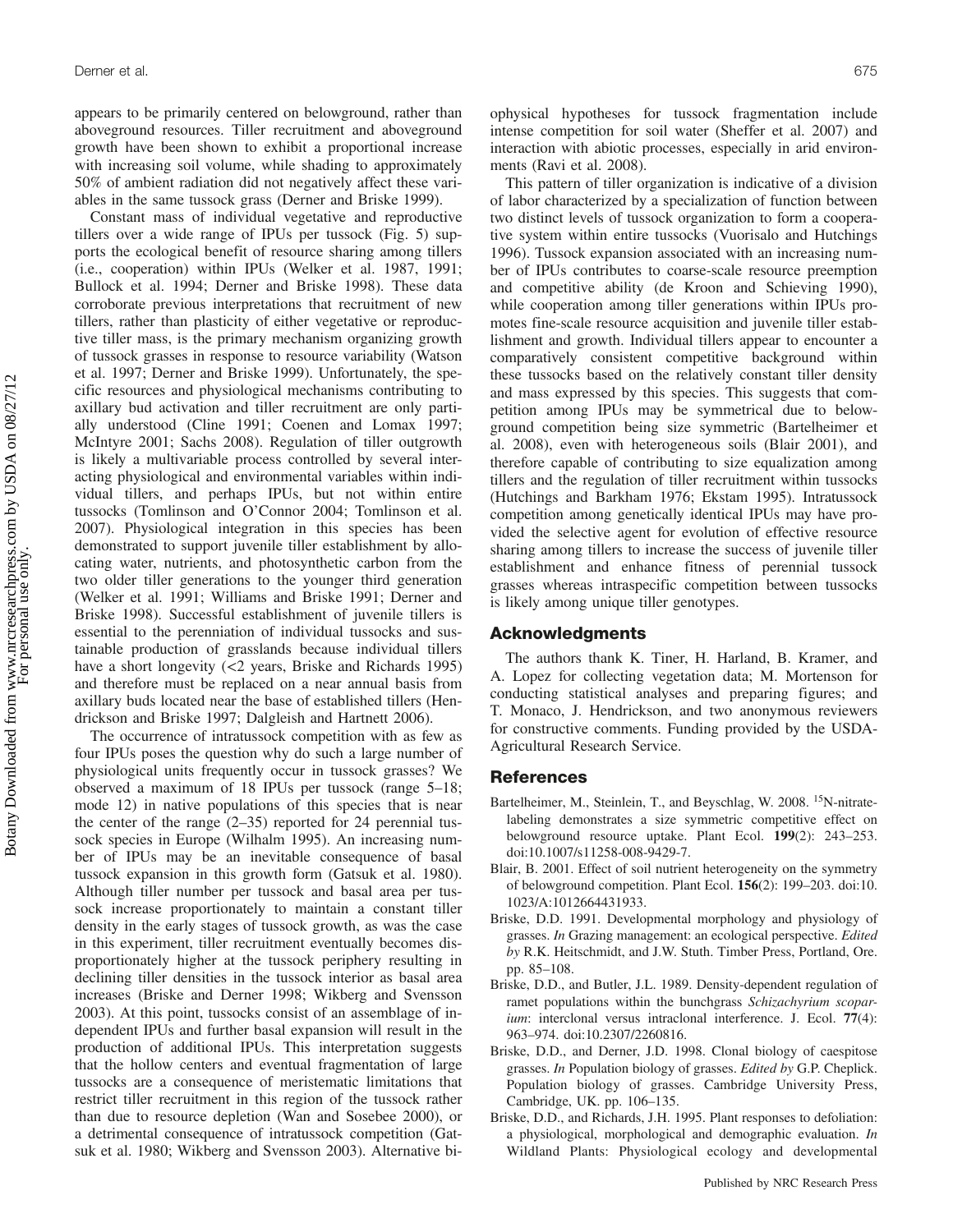morphology. *Edited by* D.J. Bedunah and R.E. Sosebee. Society for Range Management, Denver, Colorado, USA. pp. 635–710.

- Bullock, J.M., Mortimer, A.M., and Begon, M. 1994. Physiological integration among tillers of Holcus lanatus: age-dependence and responses to clipping and competition. New Phytol. 128(4): 737– 747. doi:10.1111/j.1469-8137.1994.tb04037.x.
- Cain, M.L. 1990. Patterns of Solidago altissima ramet growth and mortality: the role of below-ground tiller connections. Oecologia (Berl.), 82(2): 201–209. doi:10.1007/BF00323536.
- Cheplick, G.P., and Salvadori, G.M. 1991. Intra- and interclonal competition in the cleistogamous grass Amphibromus scabrivalis. Am. J. Bot. 78(11): 1494–1502. doi:10.2307/2444974.
- Cline, M.G. 1991. Apical dominance. Bot. Rev. 57(4): 318–358. doi:10.1007/BF02858771.
- Coenen, C., and Lomax, T.L. 1997. Auxin-cytokinin interactions in higher plants: old problems and new tools. Trends Plant Sci. 2(9): 351–356. doi:10.1016/S1360-1385(97)84623-7. PMID:11540614.
- Dalgleish, H.J., and Hartnett, D.C. 2006. Below-ground bud banks increase along a precipitation gradient of the North American Great Plains: a test of the meristem limitation hypothesis. New Phytol. 171(1): 81-89. doi:10.1111/j.1469-8137.2006.01739.x. PMID:16771984.
- de Kroon, H., and Kwant, R. 1991. Density-dependent growth responses in two clonal herbs: regulation of shoot density. Oecologia (Berl.), 86(2): 298–304. doi:10.1007/BF00317544.
- de Kroon, H., and Schieving, F. 1990. Resource partitioning in relation to clonal growth strategy. In Clonal growth in plants: Regulation and function. Edited by J. van Groenendael and H. de Kroon. SPB Academic Publications, Kugler Publishing, Amsterdam, the Netherlands. pp. 177–186.
- Derner, J.D., and Briske, D.D. 1998. An isotopic (<sup>15</sup>N) assessment of intraclonal regulation in  $C_4$  perennial grasses: ramet interdependence, independence or both? J. Ecol. 86(2): 305–314. doi:10. 1046/j.1365-2745.1998.00258.x.
- Derner, J.D., and Briske, D.D. 1999. Intraclonal regulation in a perennial caespitose grass: a field evaluation of above- and belowground resource availability. J. Ecol. 87(5): 737–747. doi:10.1046/ j.1365-2745.1999.00387.x.
- Derner, J.D., Polley, H.W., Johnson, H.B., and Tischler, C.R. 2004. Structural attributes of Schizachyrium scoparium in restored Texas Blackland prairies. Restor. Ecol. 12(1): 80–84. doi:10.1111/j. 1061-2971.2004.00272.x.
- Ekstam, B. 1995. Ramet size equalization in a clonal plant, Phragmites australis. Oecologia (Berl.), 104(4): 440–446. doi:10.1007/BF00341341.
- Gatsuk, L.E., Smirnova, O.V., Vorontzova, L.I., Zaugolnova, L.B., and Zhukova, L.A. 1980. Age states of plants of various growth forms: a review. J. Ecol. 68(2): 675–696. doi:10.2307/2259429.
- Gould, F.W. 1975. The grasses of Texas. Texas A&M University Press, College Station, Tex.
- Harmel, R.D., King, K.W., and Slade, R. 2003. Long-term precipitation analyses for the central Texas Blackland Prairie. Trans. ASAE, 46: 1381–1388.
- Harper, J.L. 1981. The concept of population in modular organisms. In Theoretical ecology: principles and applications. 2nd ed. Edited by R.M. May. Blackwell, Oxford Press. pp. 53–77.
- Hartnett, D.C. 1993. Regulation of clonal growth and dynamics of Panicum virgatum (Poaceae) in tallgrass prairie: effects of neighbor removal and nutrient addition. Am. J. Bot. 80(10): 1114–1120. doi:10.2307/2445538.
- Hendrickson, J.R., and Briske, D.D. 1997. Axillary bud banks of two semiarid perennial grasses: occurrence, longevity, and contribution to population persistence. Oecologia (Berl.), 110(4): 584–591. doi:10.1007/s004420050199.
- Herben, T. 2004. Physiological integration affects growth form and competitive ability in clonal plants. Evol. Ecol. 18(5–6): 493–520. doi:10.1007/s10682-004-5141-9.
- Herben, T., and Suzuki, J.I. 2002. A simulation study of the effects of architectural constraints and resource translocation on population structure and competition in clonal plants. Evol. Ecol. 15(4/6): 403–423. doi:10.1023/A:1016045200996.
- Hutchings, M.J., and Barkham, J.P. 1976. An investigation of shoot interactions in Mercurialis perennis L., a rhizomatous perennial herb. J. Ecol. **64**(2): 723–743. doi:10.2307/2258781.
- Leith, H. (*Editor*). 1978. Primary productivity in ecosystems: comparative analysis of global patterns. In Patterns of primary productivity in the biosphere. Dowden, Hutchinson and Ross, Inc. Publishers, Stroudsburg, Pa. pp. 300–321.
- McIntyre, G.I. 2001. Control of plant development by limiting factors: a nutritional perspective. Physiol. Plant. 113(2): 165–175. doi:10.1034/j.1399-3054.2001.1130203.x. PMID:12060293.
- Olson, B.E., and Richards, J.H. 1988. Annual replacement of the tillers of Agropyron desertorum following grazing. Oecologia (Berl.), 76: 7–10. doi:10.1007/BF00379592.
- Price, E.A., Marshall, C.C., and Hutchings, M.J. 1992. Studies of growth in the clonal herb Glechoma hederacea. I. Patterns of physiological integration. J. Ecol. 80(1): 25–38. doi:10.2307/ 2261060.
- Ravi, S., D'Odorico, P., Wang, L., and Collins, S.L. 2008. Form and function of grass ring patterns in arid grasslands: the role of abiotic controls. Oecologia (Berl.), 158(3): 545–555. doi:10.1007/s00442- 008-1164-1. PMID:18855020.
- Sachs, T. 2008. Shoot/root correlations in clonal plants. Evol. Ecol. 22(3): 269–271. doi:10.1007/s10682-007-9172-x.
- Sheffer, E., Yizhaq, H., Gilad, E., Shachak, M., and Meron, E. 2007. Why do plants in resource-deprived environments form rings? Ecol. Complex. 4(4): 192–200. doi:10.1016/j.ecocom.2007.06.008.
- Tiffney, B.H., and Niklas, K.J. 1985. Clonal growth in land plants: a paleobotanical perspective. In The population biology and evolution of clonal organisms. Edited by J.B.C. Jackson, L.W. Buss, and R.E. Cook. Yale University Press, New Haven, Conn. pp. 35–66.
- Tilman, D. 1989. Competition, nutrient reduction and the competitive neighbourhood of a bunchgrass. Funct. Ecol. 3(2): 215–219. doi:10.2307/2389303.
- Tomlinson, K.W., and O'Connor, T.G.O. 2004. Control of tiller recruitment in bunchgrasses: uniting physiology and ecology. Funct. Ecol. 18(4): 489–496. doi:10.1111/j.0269-8463.2004. 00873.x.
- Tomlinson, K.W., Dominy, J.G., Hearne, J.W., and O'Connor, T.G. 2007. A functional–structural model for growth of clonal bunchgrasses. Ecol. Model. 202(3–4): 243–264. doi:10.1016/j. ecolmodel.2006.11.002.
- Vuorisalo, T., and Hutchings, M.J. 1996. On plant sectoriality, or how to combine the benefits of autonomy and integration. Vegetatio, 127(1): 3–8. doi:10.1007/BF00054841.
- Walter, H. 1979. Vegetation of the earth and ecological systems of the geobiosphere. Springer-Verlag Press, New York, N.Y.
- Wan, C., and Sosebee, R.E. 2000. Central dieback of the dryland bunchgrass Eragrostis curvula (weeping lovegrass) re-examined: the experimental clearance of tussock centres. J. Arid Environ. 46(1): 69–78. doi:10.1006/jare.2000.0654.
- Watson, M.A. 1986. Integrated physiological units in plants. Trends Ecol. Evol. 1(5): 119–123. doi:10.1016/0169-5347(86)90005-4. PMID:21227794.
- Watson, M.A., and Casper, B.B. 1984. Morphogenetic constraints on patterns of carbon distribution in plants. Annu. Rev. Ecol. Syst. 15(1): 233–258. doi:10.1146/annurev.es.15.110184.001313.